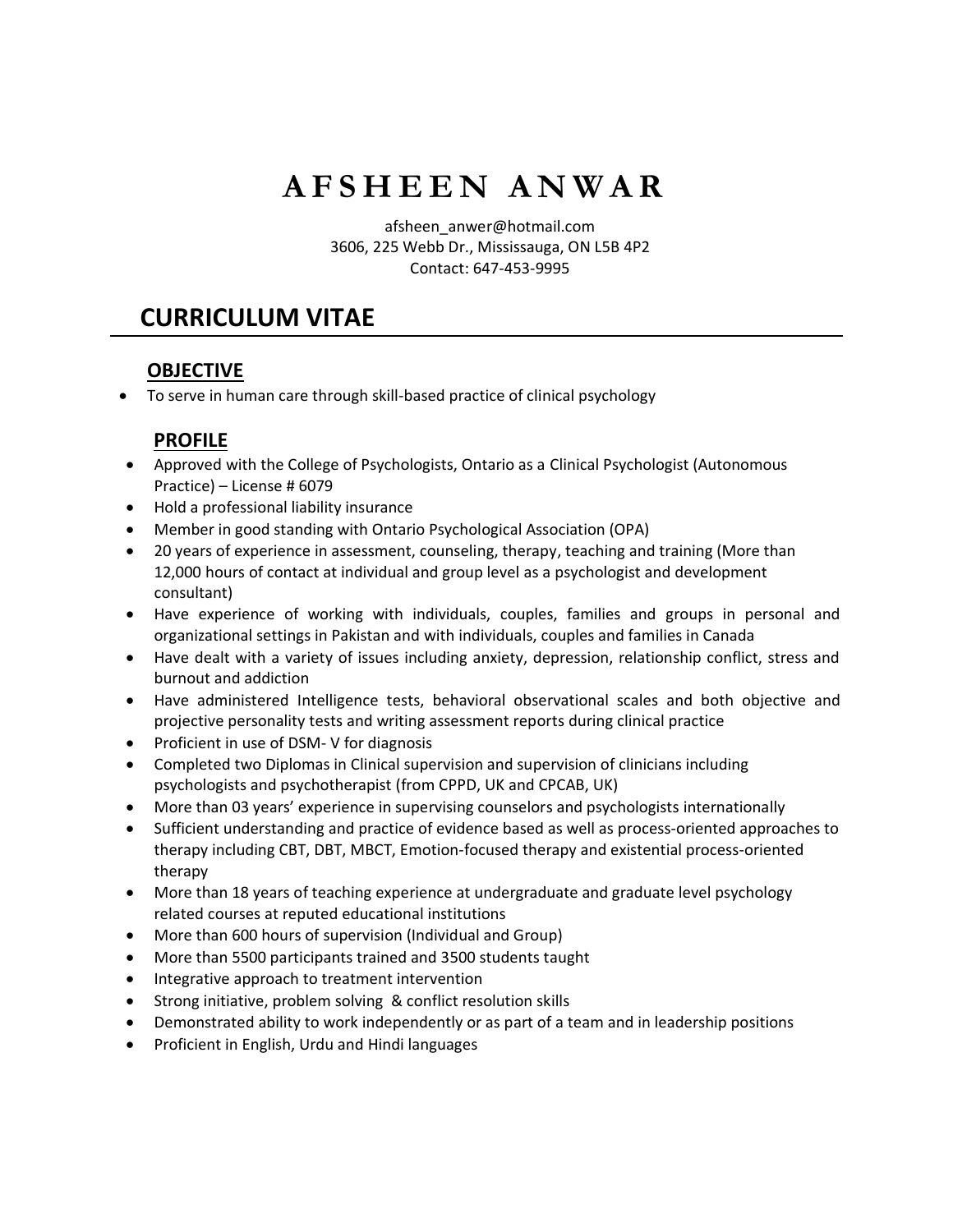## **RELEVANT EXPERIENCE**

### **Clinical and Counseling Psychologist -June 2016-Present**

Perform as clinical and counseling psychologist at B&C Health (June 2016 to date), Peel Psychology and Therapy (April 2016 to date) and Dr. Caffrey Craig Clinic (September 2017 to May 2018) **Primary Responsibilities:**

- Conduct intake and Psychodiagnosis assessments for adults, couples and families
- Provide psychological intervention for adults, couples and families with various emotional and behavioral issues at an interpersonal and interpersonal level
- Use Cognitive-Behavioral Therapy, Emotion-Focused Therapy and Mindfulness based Therapy with individuals and couples and use Systemic and Structural models with families
- Write screening & psychological assessment and progress reports when required
- Maintain clinical notes for all the clients meeting the standards of College of Psychologists, ON
- Work comfortably and am received well by clients regardless of ethnic, cultural, racial or religious orientation
- Participate in professional development to refresh previous learning as well as to gather new resources and learning within the domains of practice

## **Director and Lead Psychologist-June 2013-December 2015**

Worked as Director and Lead Psychologist with the H Factor Solutions **Primary Responsibilities:**

- Supervised intake and psychological assessments conducted in Pakistan for various age groups
- Prepared and supervised screening & psychological assessment reports
- Conducted online counseling and therapy for individuals and couples
- Supervised psychologists and psychotherapists practicing in Pakistan
- Conducted self-help groups for assertiveness, anxiety, burnout and conflict resolution when requested for individuals and organizations in Pakistan periodically
- Managed and coordinated a staff of 05 people including professionals and administrative staff

#### **Lead Faculty and Psychologist-March 2009-June 2013**

Worked as the Lead Faculty to train counselors and provided psychological services at Therapy Works, Karachi, Lahore and Islamabad (Affiliated with CPCAB, UK)

#### **Primary Responsibilities:**

- Provided training and supervision to students of diploma in integrative counseling who have graduated from the certificate
- Developed and update curriculum as per requirements of CPCAB, UK as the leader of faculty team for the diploma
- Conducted training to help these students acquire counseling skills as per the criteria set by CPCAB, UK adhering to their professional and ethical boundaries in Karachi, Lahore and Islamabad
- Supervised students' clinical work during and after the diploma and their personal growth
- Provided psychological services (including assessment and therapy) to adolescents and adults experiencing various psychological disturbances including anxiety, depression, relationship issues and addiction
- Used a variety of therapeutic approaches in an integrative fashion such as Cognitive Behaviour Therapy (CBT), Brief psychodynamic Therapy, Emotion-Focused Therapy and Existential Process oriented Therapy for individuals, couples, families and groups.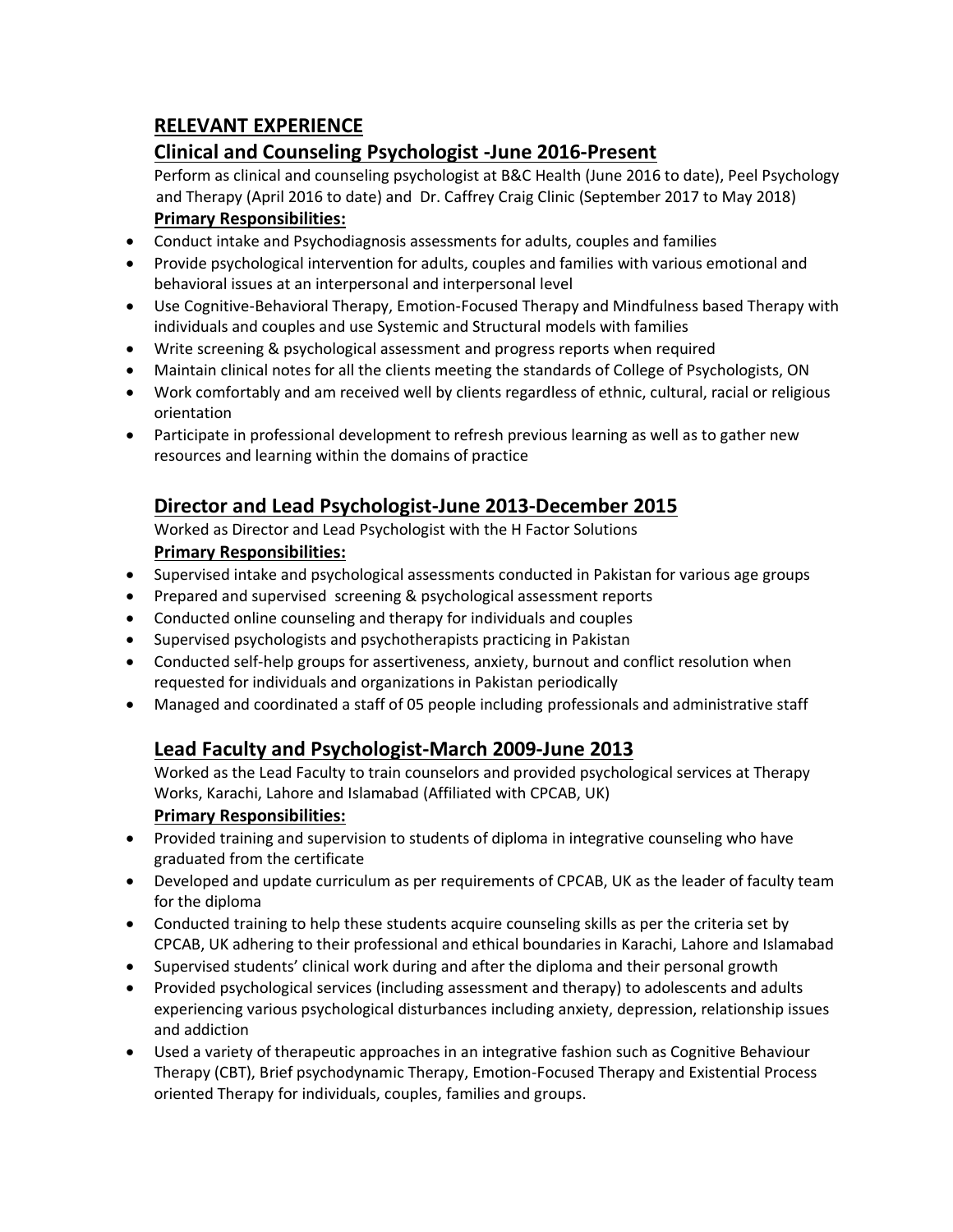## **Visiting Psychologist – January 2000-March 2009**

Worked as a Psychologist in private practice and on-call at various places (Education Foundation, Karachi; Aga Khan Educational and Youth Services, Karachi, Islamabad, Afghanistan and Tajikistan and the Oasis School, Karachi) while I was accumulating clinical hours for the PhD

#### **Primary Responsibilities:**

- Worked towards my clinical hours and organizational research requirements towards PhD
- Conducted psychological assessments including intelligence, neurological and personality
- Conducted therapy for individuals, couples and families
- Conducted personal and organizational development sessions for corporate and NGO clients
- Was supervised for my work with clients by faculty and established psychologists at the University of Karachi

#### **School Psychologist-1999-2000**

Falconhouse Grammar School, Karachi, Pakistan

#### **Primary Responsibilities:**

- Conducted psychological assessments of children and administered intelligence, neurological and personality tests
- Developed IEPs for students with special needs and emotional challenges
- Identified referrals for additional professional support in case of recognized learning needs
- Interviewed teachers and parents in order to understand students specific challenges
- Conducted classroom observations as part of assessment of students specific learning needs
- Conducted professional development workshops for teachers to help them understand issues children and adolescents face and ways to address them in an inclusive manner as a team

#### **EDUCATION**

| <b>Degree</b>     | <b>Discipline</b>                                       | Year | <b>Institution</b>               |
|-------------------|---------------------------------------------------------|------|----------------------------------|
| PhD               | Psychology                                              | 2012 | University of Karachi (Pakistan) |
| Diploma           | Post Magisterial Diploma 1998<br>In Clinical Psychology |      | University of Karachi(Pakistan)  |
| <b>Masters</b>    | <b>Clinical Psychology</b>                              | 1997 | University of Karachi (Pakistan) |
| Bachelor (Honors) | Arts                                                    | 1995 | University of Karachi(Pakistan)  |

#### **RESEARCH PUBLICATIONS**

- 2015 The Impact of violence and related news on television on the mental wellbeing of adult viewers in Karachi (Published in the local university journal at IOBM, Karachi)
- 2012 Mediating effect of perceived self-control in the relationship between optimism and perseverance. *(Presented at the European Network for Positive Psychology, Russia)*
- 2006 Measuring Perceived Person-Environment Fit among Pakistani Managers Issues in Methodology *(Presented at 5th European Conference on Research Methodology, Ireland) (Published in the International Journal of Social Sciences)*
- 2005 Examining the link between emotional competencies and perceived person-environment fit – A gender analysis *(Presented at the International Conference on Gender Work and Organization, UK)*